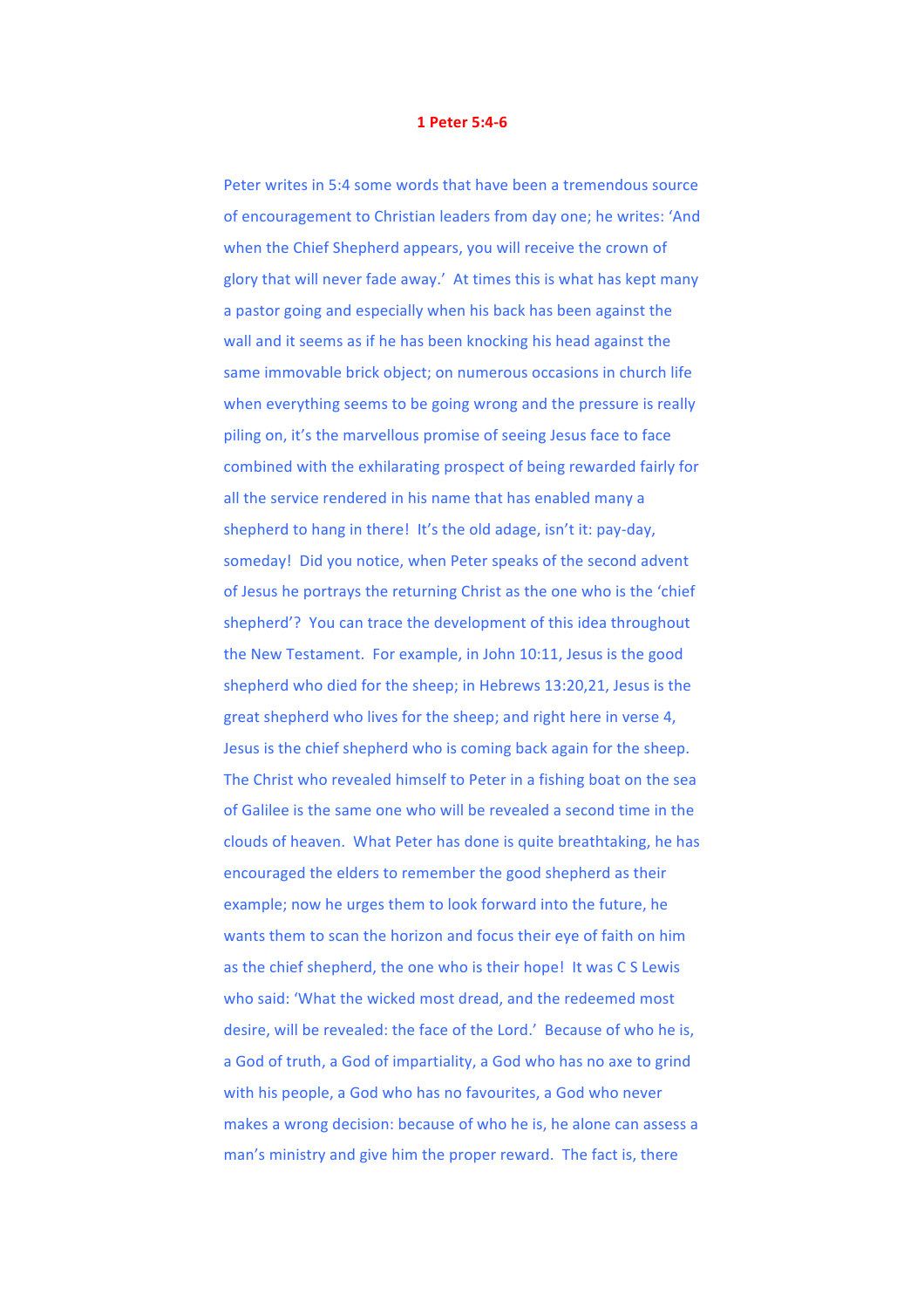could be a number of major surprises on that final day of appraisal, some who appear to be first may end up last when the Lord puts each of our efforts under the divine searchlight. To all those who have served their Lord well as undershepherds of the flock of God. there will be given what Peter calls 'the crown of glory'. If you like, it's a garland of glory. The use of the word 'glory' simply explains the meaning of the garland; at the end of the day, their reward and joy are the glory of their Lord and Saviour. I was fascinated to discover that the Greek word translated 'crown' in the NIV can describe any circlet, it may be of gold or silver; on the other hand, there was nothing to stop it from being a laurel or even one comprised of flowers. This is extremely interesting for the word translated 'that will never fade away' is the Greek word: 'amarantinos'. Now, it is well within the bounds of possibility to say that the garland is of amaranth, and those of you with green fingers will know that it is a flower chosen for its 'everlasting' quality. The phrase would then be translated as 'the amaranthine garland of glory' rather than 'the garland of glory that will never fade away.' If you backtrack to 1:4, you can't fail to notice that Peter unwittingly compares our heavenly inheritance to the amaranth in that it is unwithering! A crown may be given to us but, I can assure you, we will cast our crowns before the throne of him who wore a plaited crown of thorns on our behalf; that scene of spontaneous worship and glad surrender is previewed for us in Revelation 4:10. I think the message from Peter to those who occupy positions of leadership in the work of God can be best summed up in the words of the old gospel song: 'It will be worth it all, when we see Jesus, life's trials will seem so small, when we see Christ, one glimpse of his dear face, all sorrow will erase, so bravely run the race, till we see Christ.' I feel the idea advanced by Warren Wiersbe is so apt at this point where he says: 'We lead by serving, and we serve by suffering.' To me, that is a succinct summary of the message of verses 1-4. If we keep on going, you will notice in verses 5-11 that Peter not only changes gear, he changes tack as well! He singles out the young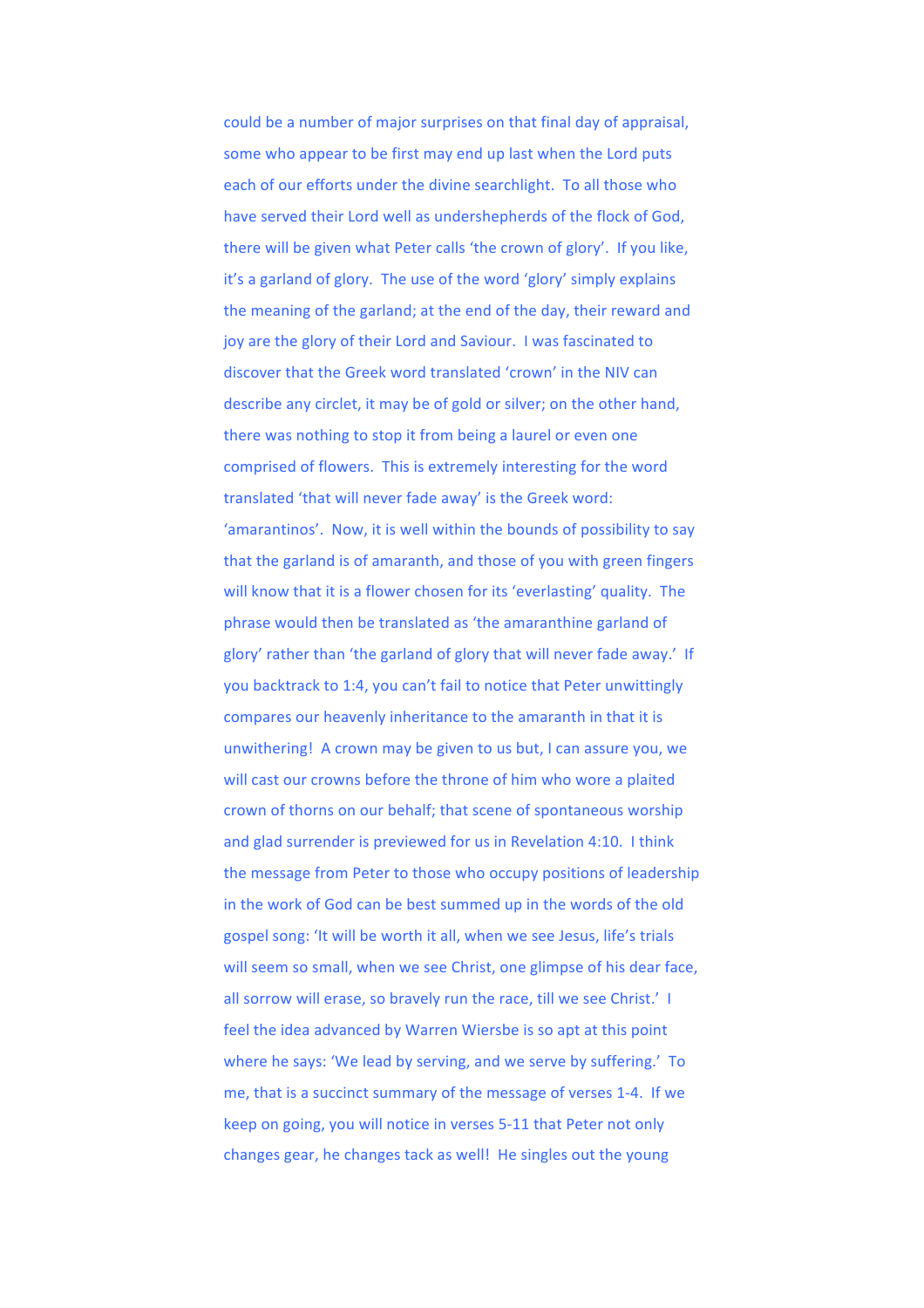men for special attention in verse 5 where he exhorts them in this fashion, he says: 'Young men, in the same way be submissive to those who are older. All of you, clothe yourselves with humility towards one another, because, "God opposes the proud but gives grace to the humble."' This is the kind of verse that radically impacts the younger generation in our churches and, quite honestly, many of them squirm with a high level of discomfort when they hear it read in public; when push comes to shove, it's a one liner that many of them wish wasn't there! You see, it is characteristic of young men and women to give the impression, rightly or wrongly. that they are the most important people alive in today's world, they often see themselves as God's answer to the local church. They are full of ideas, they are creative, they tend to be enthusiastic, they want to get on and get the job done, they want to participate and be in the thick of the action, they want to be where it's all happening, they are not backwards in coming forward; that's par for the course, and that's fine. When you hear them speak, you could be forgiven for thinking that there is no subject upon which they are not experts. They often reveal a high level of frustration and a degree of impatience with the rest of us who struggle to keep up with them; at times, we are made to feel as though we are a spiritual underclass. That's the way it is in the twenty first century, and you know, when life was lived at a much slower pace without spin doctors and cyberspace, it was no different back in the first century! Sure, there are times when younger folk need to take a back seat, it is imperative for their own good and for their own spiritual development that they take on board a healthy attitude of submission to those who have travelled a lot longer on the road than they have. I'm not saying that they should be dogged down and should not be given the opportunities to exercise the gifts which God has given to them, far from it; but there is a right time for them to be brought into the limelight of leadership in the local church. To implement what Peter is suggesting in some circles would be tantamount to kick starting Armageddon, you could end up very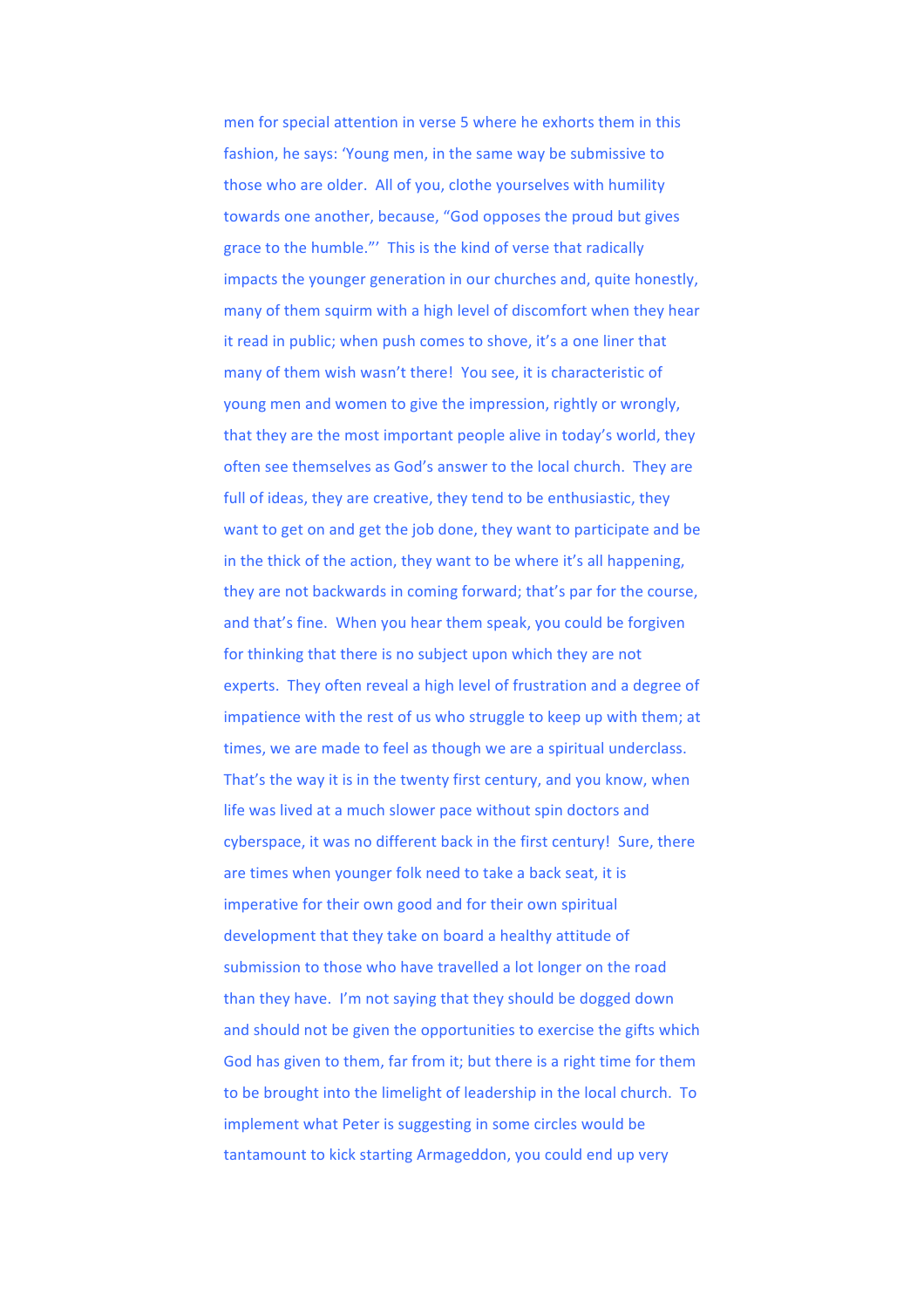quickly with world war 3 on your hands, and before you know it, the church is split right down the middle! At the same time, Peter's input is sound advice to all. Submission is the name of the game! If the young men have a close walk with the Lord and are living their lives in submission to him, then this injunction will not be a problem, still less will it be perceived as a threat, they won't feel as though they are being manhandled into a corner and told that it's fine for them to be seen but it's best for them not to be heard; if anything, they will appreciate the safeguards which are built into it and they will recognise it is for their benefit in the longer term. You see, Peter's suggestion is one of checks and balances and, when it is adhered to, the entire operation will run smoothly. I think most of us realise that young men are often better educated than their elders, they probably have more paper qualifications, they have travelled extensively, but what they generally lack is a genuine allround experience of life and that's one thing you can't buy on a supermarket shelf. Dr Howard Hendricks is credited with the statement: 'Experience is not the best teacher. Guided experience is the best teacher.' The key word in that pithy saying is the word 'guided', the secret lies in the guide and the thought there is one of mentoring. The psalmist David suggests that one of the advantages of being that bit older is that the young only know what it is like to be young but those who are older have experienced both 'worlds'. You find that in Psalm 37:25. At the end of the day, younger folk should respect those who are older because of their age and, in this context, where Peter is talking about elders, they should respect them because of their role in the local assembly as undershepherds. This is a clarion call to the young men to give deference to those in spiritual leadership. If we slip up here, we make the ministry much more difficult for those who are involved in it, we cause enormous pain and heartache to those in leadership for it is relatively easy to snipe from the sidelines, and we fail to have a cornerstone in our own spiritual lives. You know, it seems to me that older people need to be appreciated and younger people need to be affirmed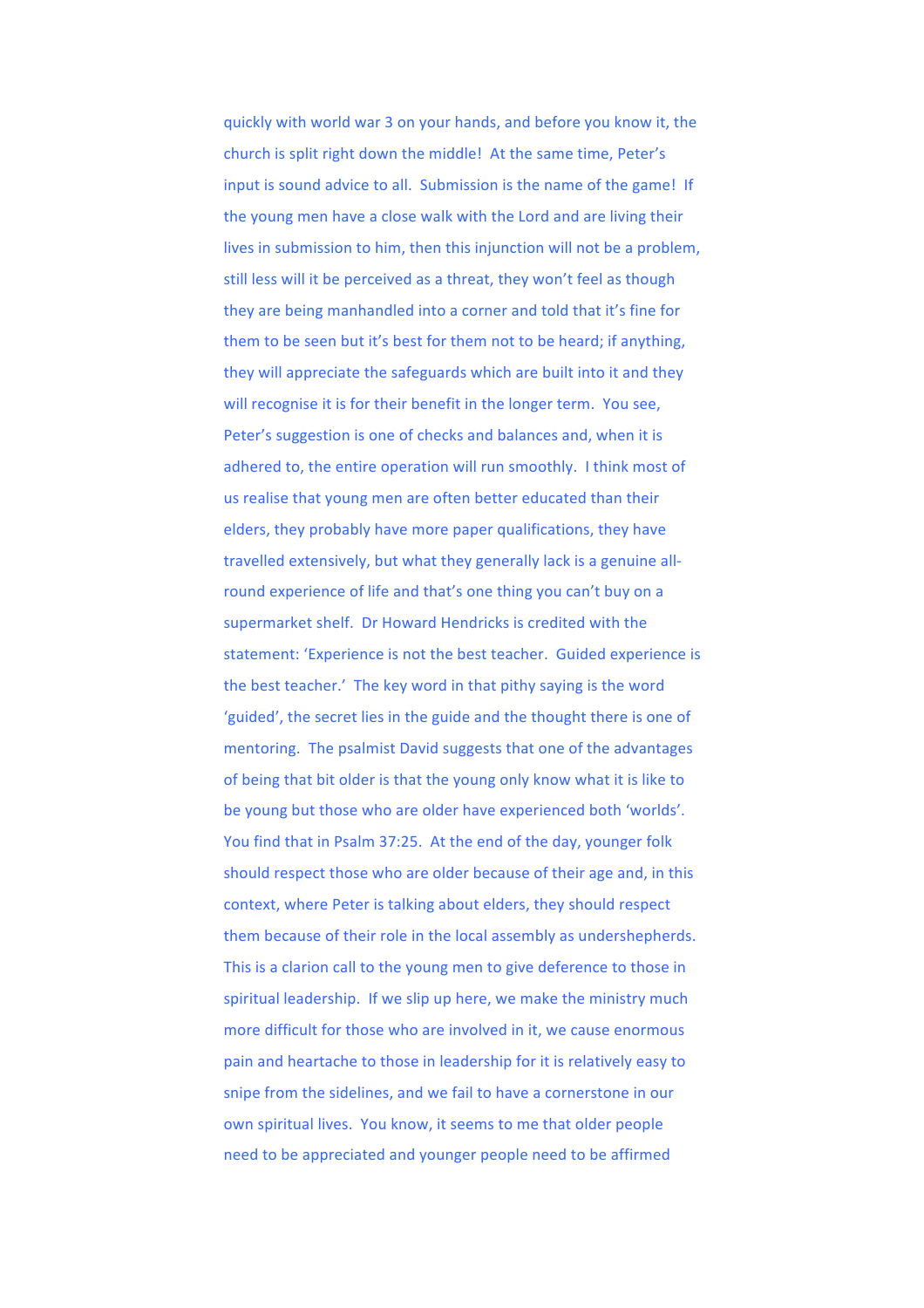and, I believe, both are equally possible and both are desirable. When we submit to the Lordship of Christ in our lives then submission to one another is not a problem and, when that happens, there is a lovely working relationship which everyone benefits from. I suppose if we were to take a couple of hours and look back through the dusty archives of history, the chances are, we would come to one conclusion; I realise it's probably cold comfort but, here it is, anyway: our culture did not invent the generation gap! 

Peter, the big fisherman-cum-apostle, widens the net in his next comment in verse 5 for it is addressed to 'all of you'. This is a call to every member of the congregation, this is a challenge to all within the sound of his voice, this is a message to everyone who reads his epistle, it is not restricted to age or gender in any way. It is to everyone! And what are we to do? We are to be humble! The 'clothe yourself' metaphor employed by Peter comes from a rare word that pictures a servant putting on an apron before serving those in the house. The word literally means in the Greek, 'to tie something on yourself with a knot or a bow.' The effect of this action is twofold: number one, it would keep his clothes clean especially if he was working in the kitchen and, number two, it would indicate his status as a slave in the household. The apostle who writes this verse is the same man who was present in the room when Jesus took a towel and tied it around his waist and then proceeded to wash his disciples' feet. The timely lesson on humility from that act of pure servanthood was indelibly etched on Peter's mind, it is something he never forgot, and that's why he is so keen for the rest of us to take it on board as well. The humility of those who serve the Lord Jesus is not merely the absence of pride or the awareness of our personal limitations for that can often lead to a false humility or perhaps a bogus ego. We don't have time to go into it today but true humility is superbly described by Paul in Philippians  $2:1-11$ . It's what has been labelled: 'the way to up is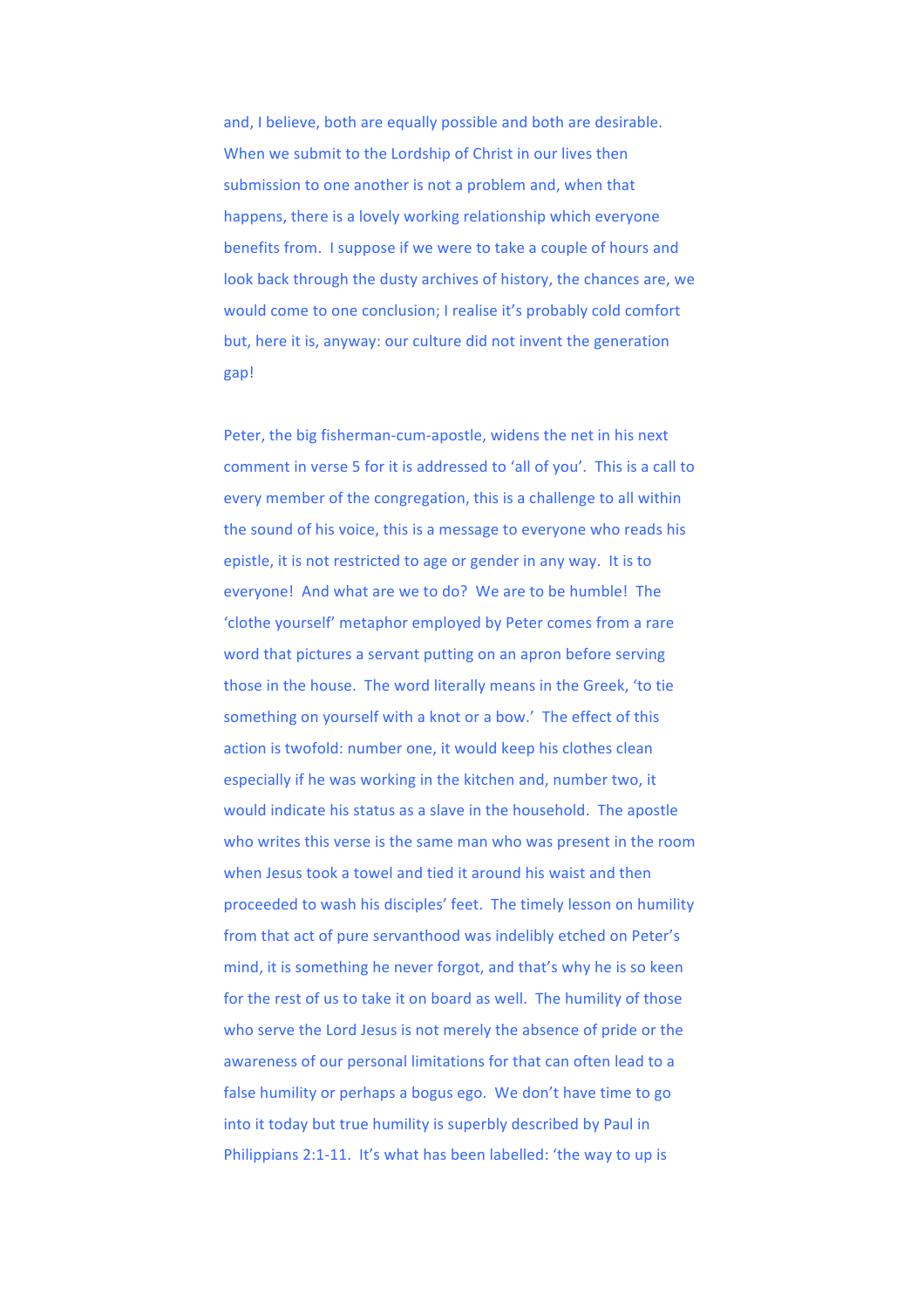down' and 'the way to down is up' syndrome. Edmund Clowney concurs with this view when he writes: 'Christian humility is realism that recognises grace.' I think Paul was on the same wavelength when he asked a trio of leading questions in 1 Corinthians 4:7, 'For who makes you different from anyone else? What do you have that you did not receive? And if you did receive it, why do you boast as though you did not?' If the truth be told, the Christian knows full well that he did not make himself nor did he save himself, it's all down to the matchless grace of God. Any sense of humility we may have springs from our total dependence on the grace of God. In the words of Stuart Briscoe we need to remember that, 'apart from God's creation, we would not exist; without his redemption, we would be lost; and apart from his call, we would do nothing of eternal consequence.' The bottom line is, we have nothing to write home about, we have nothing to glory in for all that we are, all that we have, all that we ever hope to be, is down to the wonderful grace of God in our lives! Bearing that in mind, therefore, an attitude of genuine humility is the one and only acceptable mindset that should govern all our interpersonal relationships. John Calvin is spot on when he says: 'No ornament is more beautiful or more becoming, than when we submit one to another.' That's what humility is, it's taking off the trappings and putting on the apron! It is serving others. Peter continues in the same frame of mind by giving us a biblical warrant to support his thinking. He quotes from the Old Testament book of Proverbs, chapter 3 verse 34 and it's worth noting that James uses the same proof text in the course of his epistle. The axiom says: 'It's wise to clothe yourself with humility toward each other because God will give you grace if you do and God will fight against you if you don't!' I think that's pretty good motivation, don't you! The simple fact is, God is opposed to the proud, he flatly detests pride, he can't stand the sight of it. From time immemorial, He has rejected it, and even with the passing of years, his resistance and resolve has not diminished or weakened in any way for he continues to be against it. Actually, the Greek word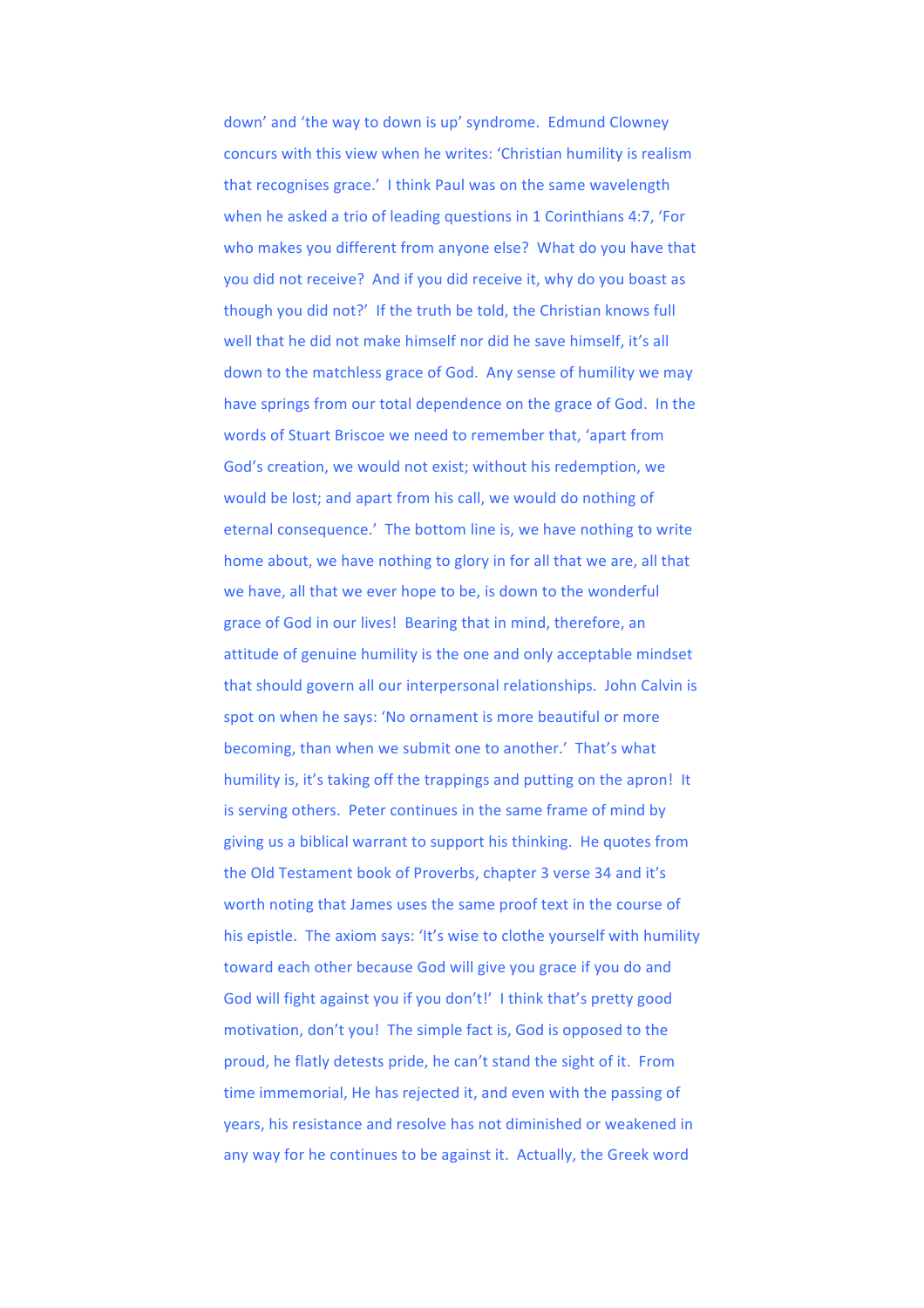for 'opposes' carries the idea of a five-star general getting all his armies lined up! In other words, God sees the proud person for who he is, God sees him where he is, and he commits himself to marshalling all his divine resources against that individual to bring him down. It appears by innuendo that God will ensure the proud person gets his comeuppance! On the face of it, that may seem to be a rather cruel and vindictive response for heaven to take, it may seem as though the punishment doesn't fit the crime, it could come across as the sledgehammer to crack a nut syndrome; but God knows what he is doing and he will do all that needs to be done in order to bring proud man to his senses, he will do all in his power to bring self-sufficient modern man back to the real world with a bump! Peter, bless him, can really identify with this statement for it wasn't the first time in his life when God acted decisively to bring him back into line. God knows what it takes and Peter knows what it's like! So, it's really good that Peter has committed his thoughts to paper, this man is writing from painful personal experience and that means, what he says is well worth listening to! Peter continues by saying in verse 6: 'Humble yourselves, therefore, under God's mighty hand, that he may lift you up in due time.' When we look at the phrase, God's mighty hand, from an Old Testament perspective it all begins to fit neatly into place. Under the old economy, God's hand symbolised two things. The first is discipline and you find ample illustration of that in Exodus 3:20, Job 30:21 and Psalm 32:4. The second concept is deliverance and that is referred to in Deuteronomy 9:26 and Ezekiel 20:34. What happens is this: when we humble ourselves under the mighty hand of the Lord, we willingly accept his discipline as being for our good and for his glory. Then, we gratefully acknowledge his deliverance which always comes in his time and in his way! This is God's way of doing things and, even though it may go against the grain of human nature to hold back, it is always best to let God take the initiative and work things out for us. It may seem as if it is painfully slow sometimes, it may appear as if God is not as quick at getting off the mark as we